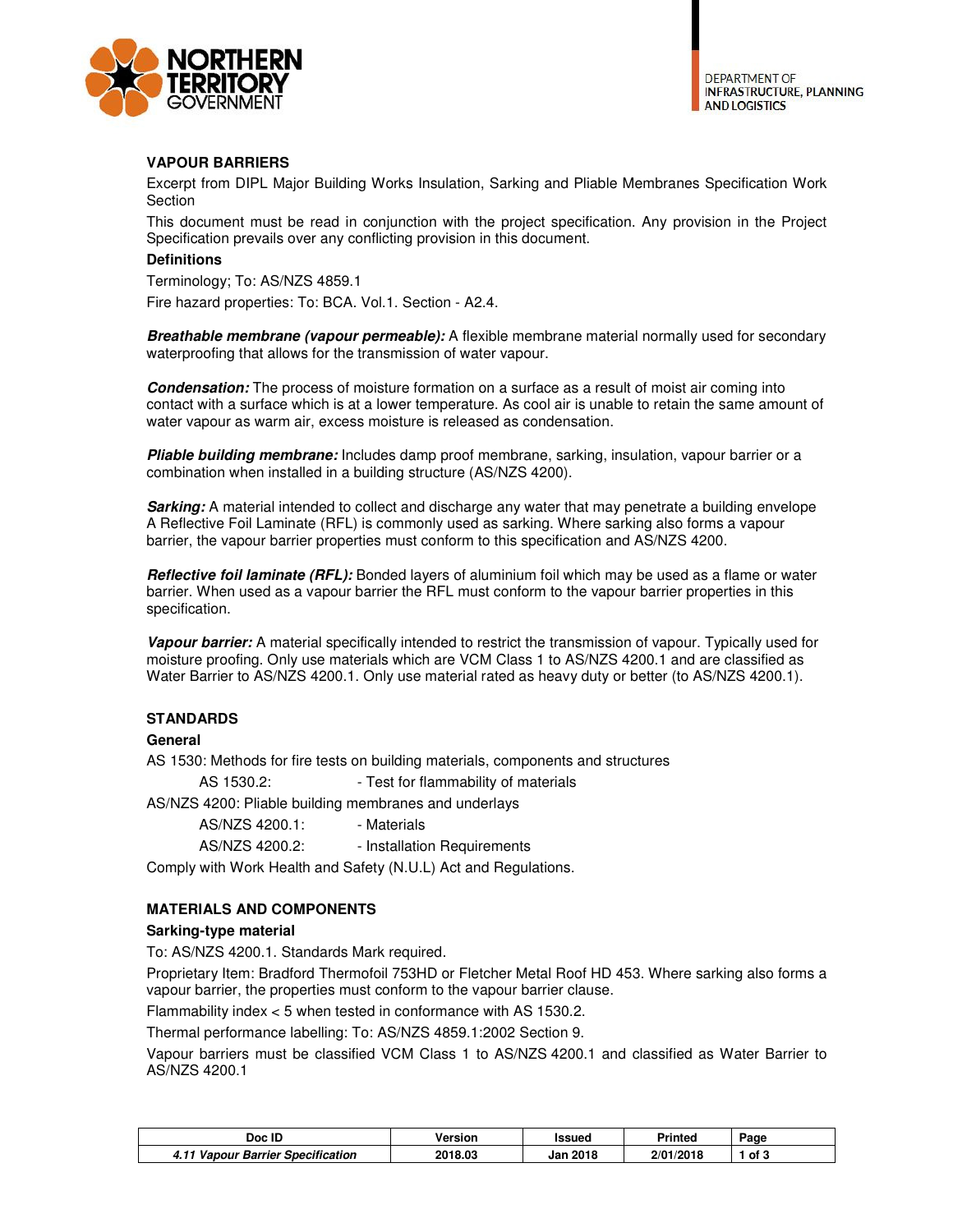## **Fasteners**

Use galvanized steel fasteners and supports.

### **VAPOUR BARRIER INSTALLATION**

#### **General**

To: AS/NZS 4200.2 - Pliable building membranes and underlays, part 2: Installation.

Proprietary item: Bradford Thermofoil 753HD or Fletcher Metal Roof HD 453

Provisions in this specification take precedence over any conflicting provisions in AS/NZS 4200.2

#### **Requirement**

Achieve air tight separation between air conditioned and non-air conditioned spaces to prevent moisture transmission, this includes internal non air conditioned spaces.

Infill of insulation and vapour barrier are required to be installed above the ceiling from top of block wall to underside of roof to ensure continuity of separating air conditioned spaces from non-air conditioned spaces. For example a toilet or store room placed centrally within the typically air conditioned building will require a stud wall extending from the top of the block wall to the underside of the roof complete with insulation and a vapour barrier on the "hot" side to prevent moisture being transferred to the cold side ceiling space.

#### **Vapour barriers system**

The vapour barrier must be VCM Class 1 to AS/NZS 4200.1 and be classified as Water Barrier to AS/NZS 4200.1 and provide moisture proofing, including at laps, at edges and at penetrations through the vapour barrier membrane.

**For Metal sheeted roof areas –** Use a vapour barrier membrane which can also act as sarking. Single layer of heavy duty reflective foil laminate over a layer of insulation bonded to a heavy duty perforated reflective foil laminate. Bonded heavy duty perforated reflective foil laminate to the underside.

**For framed wall construction –** Ensure the roof vapour barrier is lapped and sealed over the wall vapour barrier. The vapour barrier must be installed on the high vapour pressure side (hot side) of the wall.

**For masonry construction –** The vapour barrier is provided by an external painted membrane finish or sealant coating to prevent vapour transmission through the blockwork. This must be, as a minimum, on the high vapour pressure side (hot side) of the wall. Both sides of wall maybe sealed.

Seal reveals at openings in external walls, and in walls which are between conditioned and nonconditioned spaces, with material which is impervious to water before installing windows, doors or other items in those openings.

Where the air conditioning systems are to be run continuously, additional design features need to be incorporated to ensure long term effectiveness of the vapour barrier.

#### **Installation**

To AS/NZS 4200.2. Provisions in this specification take precedence over any conflicting provisions in AS/NZS 4200.2.

Vapour barriers in the roof must be laid on the high vapour pressure side (hot side) of the whole of the roof area, running parallel to the purlins and lapped 150 mm over the purlins. Limit the tension and contact with roof metal sheet to reduce thermal transmission; this applies to Climate Zone 1 (BCA). For Climate Zone 3 (BCA) design and specify for the specific requirements for the Region.

Seal the laps and smaller penetrations with approved heat resistant pressure sensitive tape 75 mm wide and elastomeric sealant to form a continuous air tight seal. The elastomeric sealant used must be compatible with the membrane material.

| Doc ID                            | Version | <b>Issued</b>   | Printed   | Page   |
|-----------------------------------|---------|-----------------|-----------|--------|
| 4.11 Vapour Barrier Specification | 2018.03 | <b>Jan 2018</b> | 2/01/2018 | 2 of 3 |